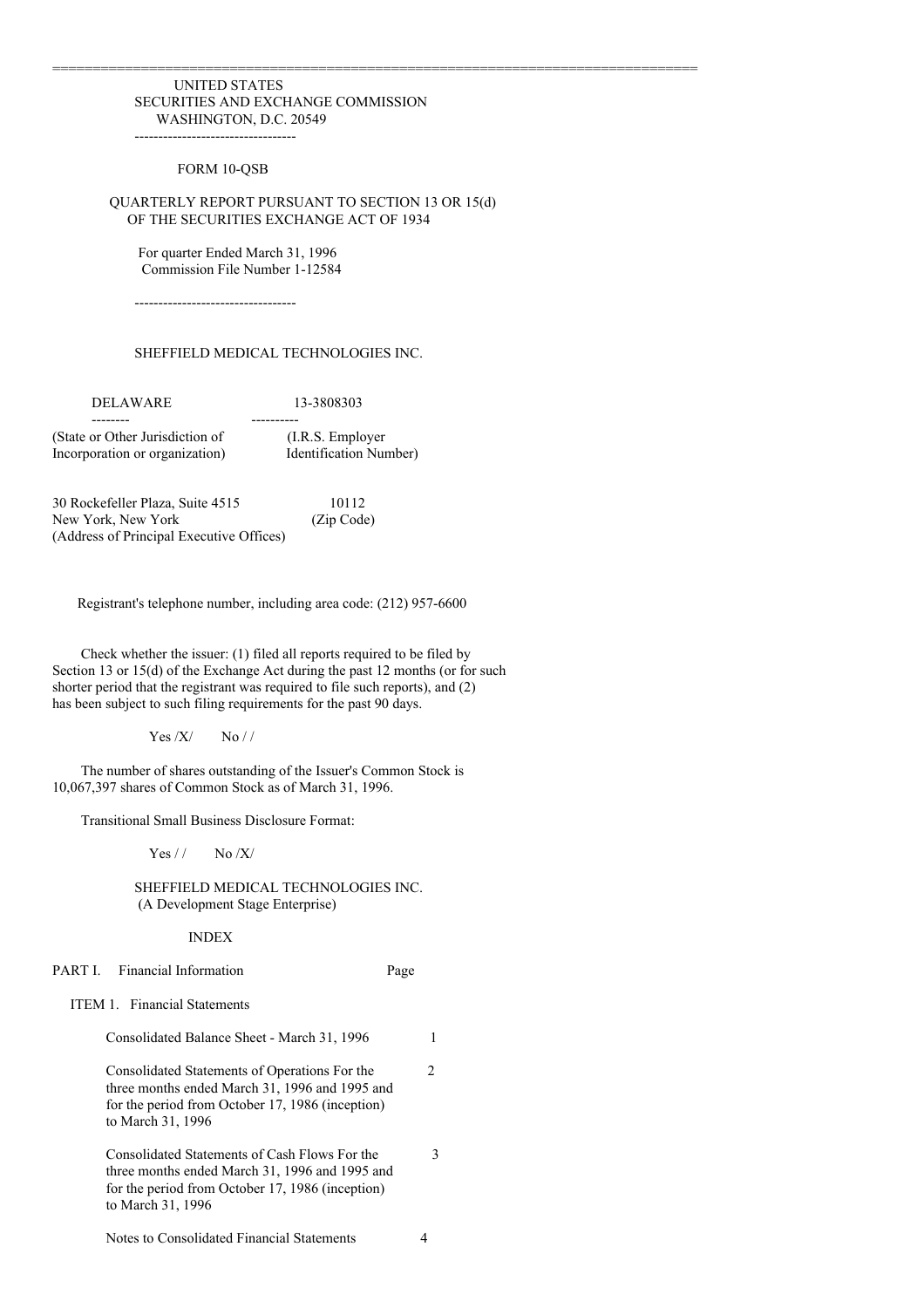PART II. Other Information 16

SIGNATURES 17

<TABLE>

## SHEFFIELD MEDICAL TECHNOLOGIES INC. AND SUBSIDIARIES (A DEVELOPMENT STAGE ENTERPRISE) CONSOLIDATED BALANCE SHEET MARCH 31, 1996 (UNAUDITED)

## ASSETS

| $<$ CAPTION>                              |                                    |
|-------------------------------------------|------------------------------------|
| <s></s>                                   | <c< td=""></c<>                    |
| <b>Current Assets:</b>                    |                                    |
| Cash and cash equivalents                 | \$2,042,759                        |
| Prepaid expenses and other current assets | 62,101                             |
| Total current assets                      | ---------<br>2,104,860<br>-------- |
| Property and Equipment:                   |                                    |
| Laboratory equipment                      | 185,852                            |
| Office equipment                          | 82,198                             |
| Leasehold improvements                    | 61,390                             |
|                                           | 329,440                            |
| Less accumulated depreciation             | 108,892                            |
| Net property and equipment                | ----------<br>220,548              |
| <b>Other Assets</b>                       | 201,090                            |
| Total assets                              | \$2,526,498                        |
|                                           |                                    |

# LIABILITIES AND STOCKHOLDERS' EQUITY

| Current liabilities:<br>Accounts payable and accrued liabilities<br>Sponsored research payable<br>Capital lease obligation-current portion | 174,709<br>S<br>244,939<br>24,422 |
|--------------------------------------------------------------------------------------------------------------------------------------------|-----------------------------------|
| Total current liabilities                                                                                                                  | --------<br>444,070               |
|                                                                                                                                            | ------------                      |
| Capital lease obligation - non-current portion                                                                                             | 42,540                            |
| Stockholders' equity                                                                                                                       |                                   |
| Preferred stock, \$.01 par value. Authorized, 3,000,000 shares; none issued                                                                |                                   |
| Common stock, \$.01 par value. Authorized, 20,000,000 shares; issued and                                                                   |                                   |
| outstanding, 10,067,397 shares                                                                                                             | 100,674                           |
| Additional paid-in capital                                                                                                                 | 23,174,630                        |
| Deficit accumulated during development stage                                                                                               | (21, 235, 416)                    |
|                                                                                                                                            | 2,039,888                         |
| Total liabilities and stockholders' equity                                                                                                 | .<br>\$2,526,498                  |

 $<$ /TABLE>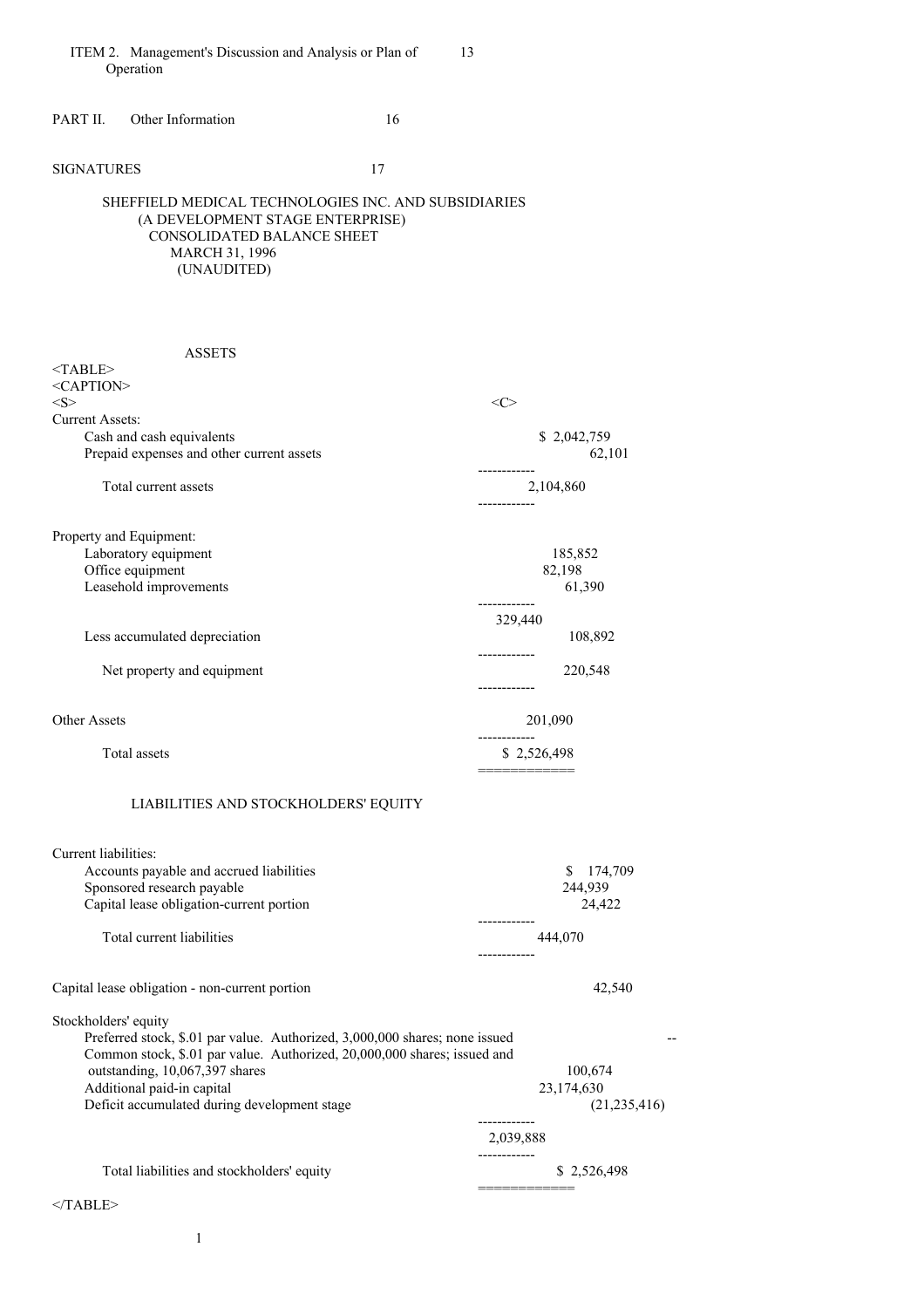## See accompanying notes to unaudited consolidated financial statements. SHEFFIELD MEDICAL TECHNOLOGIES INC. AND SUBSIDIARIES (A DEVELOPMENT STAGE ENTERPRISE) CONSOLIDATED STATEMENTS OF OPERATIONS FOR THE THREE MONTHS ENDED MARCH 31, 1996 AND 1995 AND FOR THE PERIOD FROM OCTOBER 17, 1986 (INCEPTION) TO MARCH 31, 1996 (UNAUDITED)

<TABLE> <CAPTION>

|                                                                    |                                                                                            |                                                                                                         |              |      | October 17, 1986           |      |                                                                                                                                                                                                                                                                           |                               |
|--------------------------------------------------------------------|--------------------------------------------------------------------------------------------|---------------------------------------------------------------------------------------------------------|--------------|------|----------------------------|------|---------------------------------------------------------------------------------------------------------------------------------------------------------------------------------------------------------------------------------------------------------------------------|-------------------------------|
|                                                                    | Three months ended (inception) to<br>March 31, March 31,<br>------------------------------ |                                                                                                         |              |      |                            |      |                                                                                                                                                                                                                                                                           |                               |
|                                                                    |                                                                                            | 1996 1995 1996                                                                                          | ------------ |      |                            |      |                                                                                                                                                                                                                                                                           |                               |
| < S ><br><b>Interest Income</b>                                    |                                                                                            | $\text{<}\text{C}> \text{~~}\text{<}\text{C}> \text{~~}\text{<}\text{C}>$<br>\$16,515 \$1,619 \$249,764 |              |      |                            |      |                                                                                                                                                                                                                                                                           |                               |
| Expenses:                                                          |                                                                                            |                                                                                                         |              |      |                            |      |                                                                                                                                                                                                                                                                           |                               |
| Research and development<br>General and administrative<br>Interest |                                                                                            |                                                                                                         |              |      |                            |      | $\begin{array}{cccc} 1{,}239{,}791 & 885{,}999 & 12{,}921{,}170 \\ 430{,}548 & 541{,}884 & 8{,}494{,}036 \\ 1{,}829 & 4{,}595 & 112{,}761 \\ \text{\hspace{1.5cm}\textbf{2.5cm}} & \text{\hspace{1.5cm}\textbf{3.5cm}} & \text{\hspace{1.5cm}\textbf{4.5cm}} \end{array}$ |                               |
| Loss before extraordinary item<br>Extraordinary item               |                                                                                            |                                                                                                         |              |      | $-42,787$                  |      | 1,655,653 1,430,859 21,278,203                                                                                                                                                                                                                                            |                               |
| Net Loss                                                           |                                                                                            | ____________                                                                                            |              |      | <del>▃▖▃▖▃▃▃▃▃▃▃▃▃▃▃</del> |      | \$1,655,653 \$1,430,859 \$21,235,416                                                                                                                                                                                                                                      |                               |
| Loss per share of common stock:<br>Loss before extraordinary item  |                                                                                            | \$                                                                                                      |              |      | 0.17 \$ 0.21 \$ 5.74       |      |                                                                                                                                                                                                                                                                           |                               |
| Extraordinary item                                                 |                                                                                            |                                                                                                         |              |      | <b>All Committee</b>       | 0.01 |                                                                                                                                                                                                                                                                           |                               |
| Net Loss                                                           | \$                                                                                         | 0.17                                                                                                    | S.           | 0.21 | $\mathbb{S}$               | 5.73 |                                                                                                                                                                                                                                                                           |                               |
| Weighted average common shares outstanding                         |                                                                                            |                                                                                                         |              |      |                            |      | ===========                                                                                                                                                                                                                                                               | 9,656,540 6,795,995 3,706,141 |
| $<$ TABLE><br>$\overline{2}$                                       |                                                                                            |                                                                                                         |              |      |                            |      |                                                                                                                                                                                                                                                                           |                               |

See accompanying notes to unaudited consolidated financial statements. SHEFFIELD MEDICAL TECHNOLOGIES INC. AND SUBSIDIARIES (A DEVELOPMENT STAGE ENTERPRISE) CONSOLIDATED STATEMENTS OF CASH FLOWS FOR THE THREE MONTHS ENDED MARCH 31, 1996 AND 1995 AND FOR THE PERIOD FROM OCTOBER 17, 1986 (INCEPTION) TO MARCH 31, 1996

<TABLE> <CAPTION>

|                                                                         | October 17, 1986<br>Three months ended<br>(inception) to |                        |          |      |                                            |                                                    |         |
|-------------------------------------------------------------------------|----------------------------------------------------------|------------------------|----------|------|--------------------------------------------|----------------------------------------------------|---------|
|                                                                         | March 31                                                 |                        | March 31 |      |                                            |                                                    |         |
|                                                                         | 1996                                                     | ---------------------- | 1995     | 1996 |                                            |                                                    |         |
| $<\!\!S\!\!>$                                                           | <c></c>                                                  | $\langle C \rangle$    |          | <<>  |                                            |                                                    |         |
| Cash outflows from development stage activities and extraordinary gain: |                                                          |                        |          |      |                                            |                                                    |         |
| Loss before extraordinary item                                          |                                                          |                        |          |      |                                            | $(\$ 1,655,653)$ $(\$ 1,430,859)$ $(\$21,278,203)$ |         |
| Extraordinary gain on extinguishment of debt                            |                                                          |                        |          |      |                                            | 42,787                                             |         |
| Net loss                                                                |                                                          |                        |          |      | $(1,655,653)$ $(1,430,859)$ $(21,235,416)$ |                                                    |         |
| Adjustments to reconcile net loss to net cash used by                   |                                                          |                        |          |      |                                            |                                                    |         |
| development stage activities:                                           |                                                          |                        |          |      |                                            |                                                    |         |
| Issuance of common stock, stock options and warrants for services       |                                                          |                        |          |      |                                            |                                                    | 900,241 |
| Non-cash interest expense                                               |                                                          |                        |          |      | 50,000                                     |                                                    |         |
| Issuance of common stock for license                                    |                                                          |                        |          |      |                                            | 5,216                                              |         |
| Issuance of common stock for intellectual property rights               |                                                          |                        |          |      |                                            | 866,250                                            |         |
| Amortization of organizational and debt issuance costs                  |                                                          |                        |          |      |                                            | 77,834                                             |         |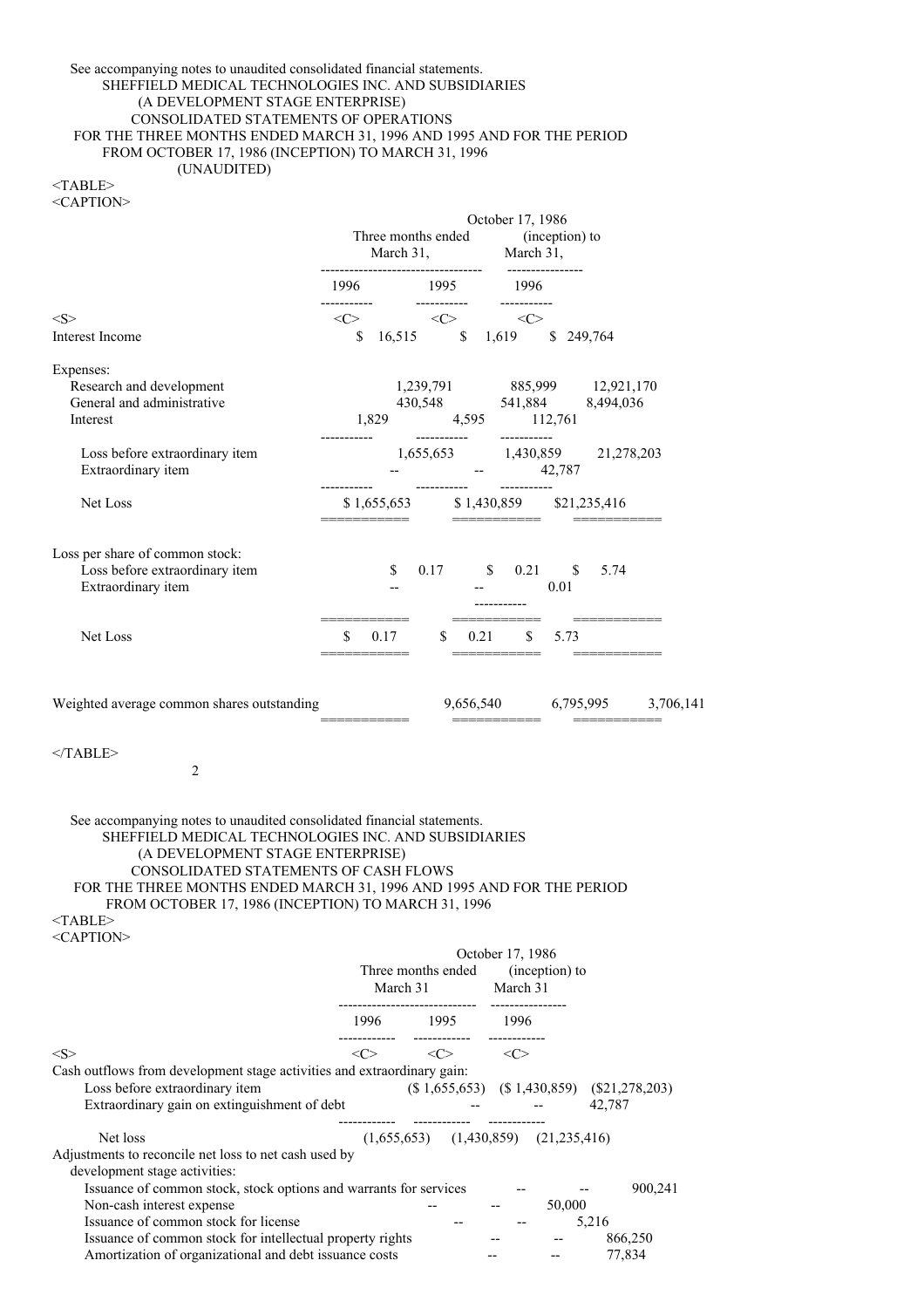| Depreciation                                                                       | 18,537        | 12,022               | 108,892                  |                                                       |                |
|------------------------------------------------------------------------------------|---------------|----------------------|--------------------------|-------------------------------------------------------|----------------|
| Increase in debt issuance and organizational costs                                 |               |                      |                          | (77, 834)                                             |                |
| Decrease (increase) in prepaid expenses and other current assets 91,684            |               |                      |                          | (34,166)                                              | (121, 142)     |
| (Increase) decrease in other assets                                                |               | $(116,720)$ 49,941   |                          | (142, 049)                                            |                |
| (Decrease) in accounts payable, accrued liabilities                                |               |                      | $(26,576)$ $(287,793)$   |                                                       | (402,361)      |
| Increase in sponsored research payable                                             |               | 17,537 523,048       |                          | 822,009                                               |                |
|                                                                                    |               |                      | ------------             |                                                       |                |
| Net cash used by development stage activities (1,671,191) (1,167,807)              | ------------- |                      |                          |                                                       | (19, 148, 360) |
| Cash flows from investing activities:                                              |               |                      |                          |                                                       |                |
| Acquisition of laboratory and office equipment                                     |               | $(44,314)$ $(8,543)$ |                          | (256,987)                                             |                |
| ------------                                                                       |               |                      |                          |                                                       |                |
| Net cash used by investing activities                                              |               | $(44,314)$ $(8,543)$ |                          | (256,987)                                             |                |
| Cash flows from financing activities:                                              |               |                      |                          |                                                       |                |
| Principal payments under capital lease                                             |               | $(5,491)$ --         |                          | (5,491)                                               |                |
| Conversion of convertible, subordinated notes                                      |               |                      | $\sim 10^{11}$ and       | 749,976                                               |                |
| Proceeds from issuance of debt                                                     |               |                      | 550,000 550,000          |                                                       |                |
| Proceeds from issuance of common stock                                             |               |                      |                          | $-3,233,571$ 13,268,035                               |                |
| Proceeds from exercise of stock options                                            |               |                      |                          | 137,175 -- 1,003,302                                  |                |
| Proceeds from exercise of warrants                                                 |               |                      |                          |                                                       |                |
|                                                                                    |               |                      |                          | $1,766,003$ - $5,881,200$                             |                |
| Net cash and cash equivalents provided by financing activities 1,897,687 3,783,571 |               |                      |                          |                                                       | 21,447,022     |
| Net increase (decrease) in cash and cash equivalents                               |               |                      |                          | 182,182 2,607,221 2,041,675                           |                |
| Cash and cash equivalents at beginning of period                                   |               |                      |                          | 1,860,577 80,130 1,084                                |                |
|                                                                                    |               |                      |                          | ============================                          |                |
| Cash and cash equivalents at end of period                                         |               |                      | ________________         | \$2,042,759 \$2,687,351 \$2,042,759<br>______________ |                |
|                                                                                    |               |                      |                          |                                                       |                |
| Noncash investing and financing activities:                                        |               |                      |                          |                                                       |                |
| Common stock, stock options and warrants issued for services                       |               | $\mathbb{S}$         | $\overline{\phantom{a}}$ | \$<br><b>Contract Contract</b>                        | 900,241        |
| Common stock issued for license                                                    |               |                      |                          | 5,216                                                 |                |
| Common stock issued for intellectual property rights                               |               |                      |                          | 866,250                                               |                |
| Common stock issued to retire debt                                                 |               |                      | $\overline{\phantom{a}}$ | 600,000                                               |                |
| Equipment acquired under capital lease                                             |               | 72,453               |                          | 72,453                                                |                |
| Notes payable converted to common stock                                            |               |                      |                          | 749,976                                               |                |
|                                                                                    |               |                      |                          |                                                       |                |
|                                                                                    |               |                      |                          |                                                       |                |
| Supplemental disclosure of cash flow information:                                  |               |                      |                          |                                                       |                |
| Interest paid<br>$\mathbb{S}$                                                      | 1,829         | \$<br>4,595          | \$112,761                |                                                       |                |
|                                                                                    |               |                      |                          |                                                       |                |
| $<$ TABLE>                                                                         |               |                      |                          |                                                       |                |
| 3                                                                                  |               |                      |                          |                                                       |                |
|                                                                                    |               |                      |                          |                                                       |                |

See accompanying notes to unaudited consolidated financial statements. SHEFFIELD MEDICAL TECHNOLOGIES INC. AND SUBSIDIARIES (A DEVELOPMENT STAGE ENTERPRISE)

> NOTES TO CONSOLIDATED FINANCIAL STATEMENTS MARCH 31, 1996 (UNAUDITED)

# 1. CONSOLIDATED FINANCIAL STATEMENTS

The accompanying consolidated balance sheet as of March 31, 1996 and the accompanying consolidated statements of operations and cash flows for the three months ended March 31, 1996 and 1995 and for the period from October 17, 1986 (inception) to March 31, 1996, have been prepared by Sheffield Medical Technologies Inc. (the "Company"), without audit. In the opinion of management, all adjustments (consisting only of normal recurring accruals) necessary to present fairly the financial position, results of operations, and changes in cash flows at March 31, 1996, and for all periods presented have been made.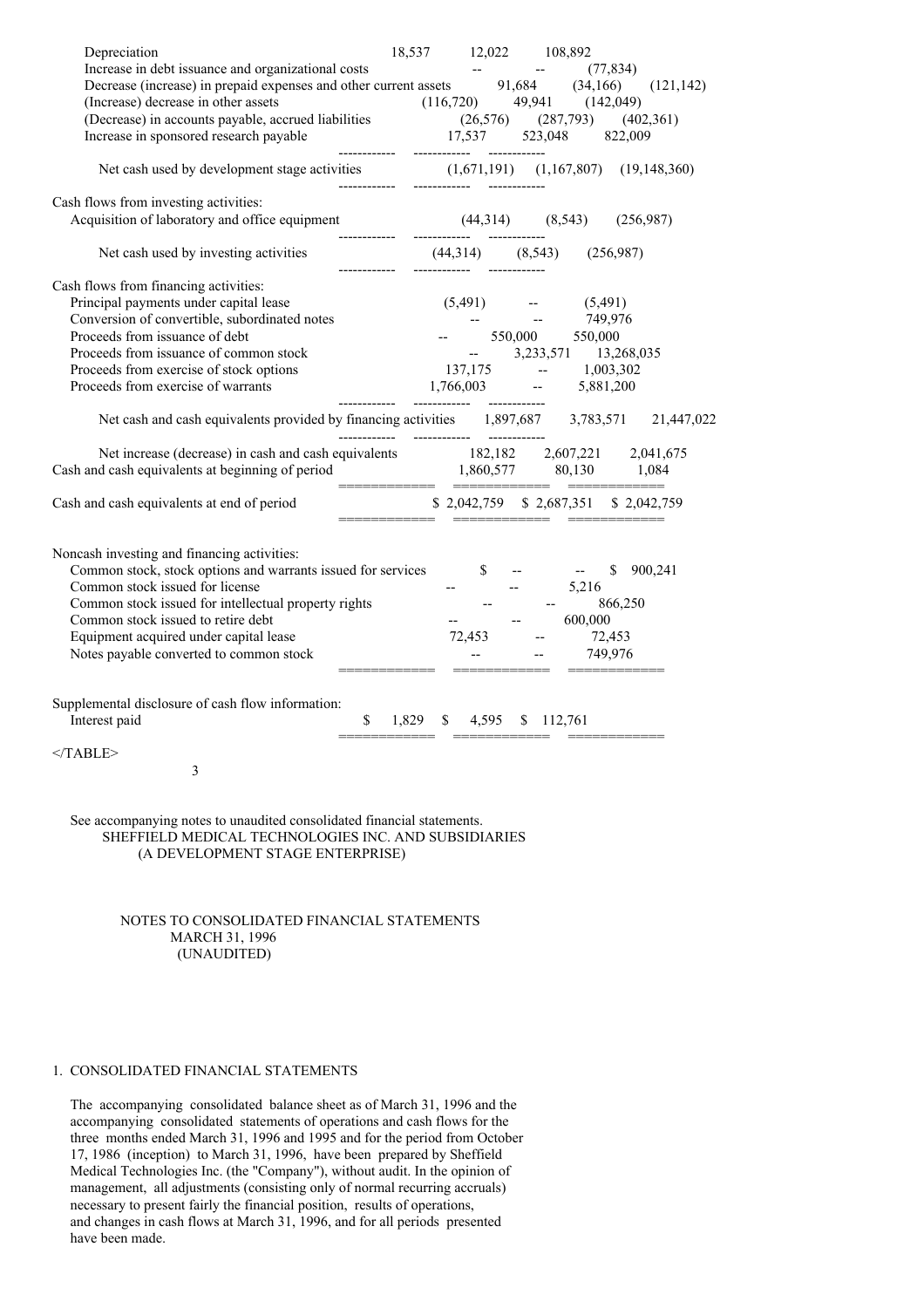Certain information and footnote disclosures normally included in financial statements prepared in accordance with generally accepted accounting principles have been condensed or omitted. It is suggested that these consolidated financial statements be read in conjunction with the financial statements and notes thereto included in the Company's annual report on Form 10-KSB for the year ended December 31, 1995. The results of operations for the three months ended March 31, 1996 and 1995 are not necessarily indicative of the operating results for the full years.

Sheffield Medical Technologies Inc. ("Sheffield") was incorporated on October 17, 1986, under the Canada Business Corporations Act. The Company's wholly-owned subsidiary, U-Tech Medical Corporation ("U-Tech") was incorporated in the state of Texas on January 13, 1992. On January 10, 1996, Ion Pharmaceuticals, Inc., a Delaware corporation ("Ion"), was formed as a wholly-owned subsidiary of the Company. At that time, Ion acquired the Company's rights with respect to the anti-proliferative technology. Unless the context requires otherwise, Sheffield, U-Tech and Ion are referred to as "the Company". The Company commenced its biotechnology operations in the United States in January 1992 under new management and Sheffield became domesticated as a Wyoming corporation in May 1992. At the Annual Meeting of shareholders of the Company held on January 26, 1995, the Company's shareholders approved the proposal to reincorporate the Company in Delaware, which was effected on June 13, 1995. All significant intercompany transactions are eliminated in consolidation.

The Company is in the development stage and as such has been principally engaged in licensing and research efforts. The Company has not generated any operating revenue and requires additional capital, which it intends to obtain through equity and debt offerings to continue to operate its business. The likelihood of the success of the Company must be considered in light of the expenses, difficulties and delays frequently encountered in emerging technology-related businesses, particularly since the Company will focus on research, development and unproven technologies which may require a lengthy period of time and substantial expenditures to complete. Even if the Company is able to successfully develop new products or technologies, there can be no assurance that the Company will generate sufficient revenues from the sale or licensing of such products and technologies to be profitable.

4

#### SHEFFIELD MEDICAL TECHNOLOGIES INC. AND SUBSIDIARIES (A DEVELOPMENT STAGE ENTERPRISE)

## 2. CAPITAL STOCK TRANSACTIONS

The following table represents the issuance of common stock since the Company's incorporation:

#### Number of common shares issued -------------

| Date of incorporation                           | 900,000   |
|-------------------------------------------------|-----------|
| Issued during year ended December 31, 1986      | 990,000   |
| Issued during year ended December 31, 1991      | 412,500   |
| Issued during year ended December 31, 1992      | 850,000   |
| Issued during year ended December 31, 1993      | 2,509,171 |
| Issued during year ended December 31, 1994      | 1,134,324 |
| Issued during year ended December 31, 1995      | 2,765,651 |
| Issued during three months ended March 31, 1996 | 505,751   |
|                                                 |           |

Balance outstanding at March 31, 1996 10,067,397 ==========

On March 15, 1996, the Company offered holders of warrants issued in private placements completed in 1995 the opportunity to exercise such warrants at up to a 12 1/2 % discount from the actual exercise prices of such warrants. This warrant discount offer expired on April 30, 1996. In the first quarter, a total of \$1,458,500 was received from the exercise of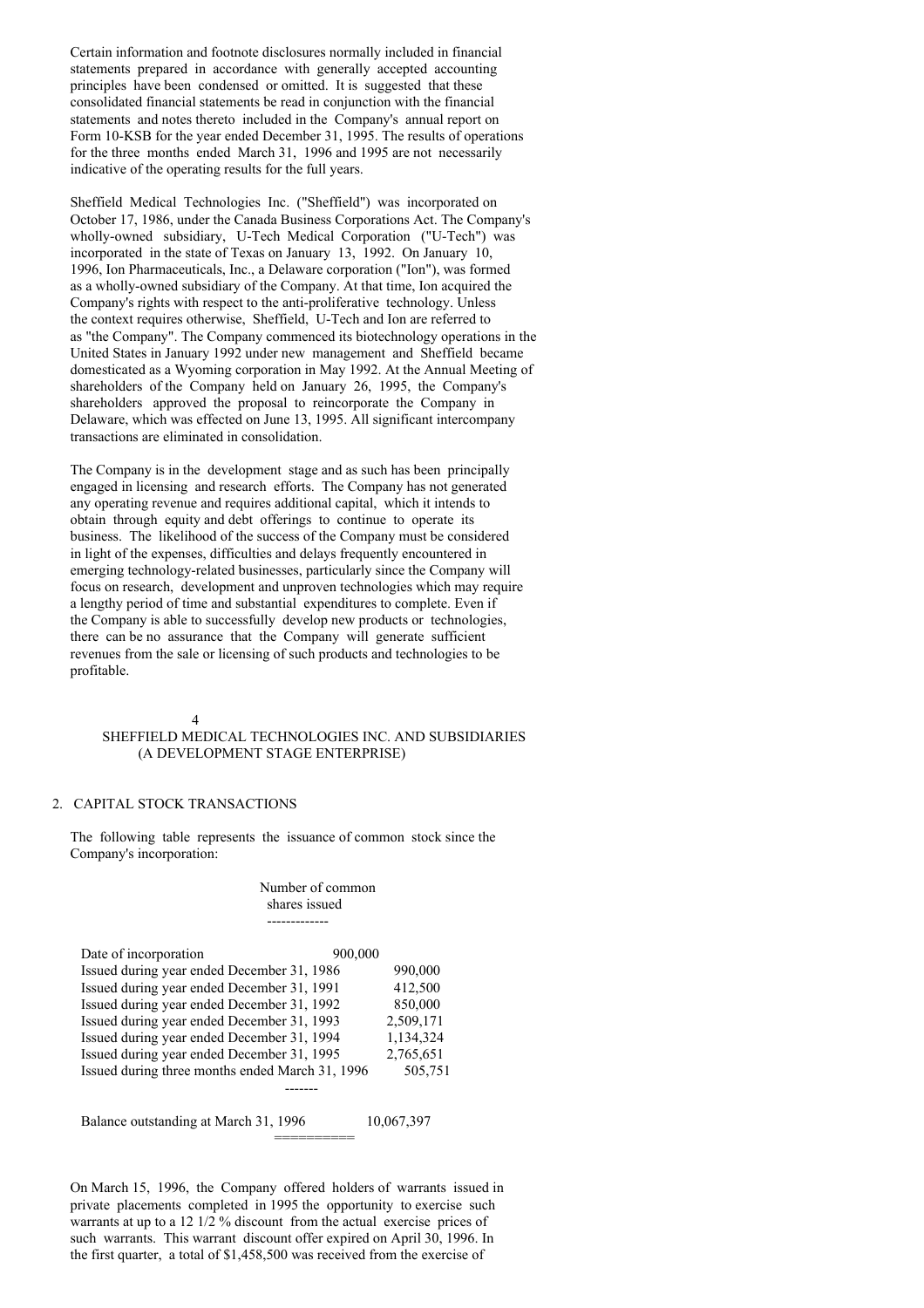362,750 of the Company's stock purchase warrants under the warrant discount program. In addition to proceeds received from the warrant discount program, \$677,981 was received from the exercise of 143,001 of the Company's stock purchase warrants and options.

## 3. STATUS OF RESEARCH AND DEVELOPMENT ACTIVITIES

#### RBC-CD4 ELECTROINSERTION TECHNOLOGY

---------------------------------------------

BACKGROUND. The Company is the worldwide licensee of certain technology (the "RBC-CD4 Electroinsertion Technology") relating to the electroinsertion of full-length CD4 protein into the red blood cell membrane ("RBC-CD4") for use as a potential therapeutic in the treatment of human immunodeficiency virus ("HIV") that leads to Acquired Immune Deficiency Syndrome ("AIDS"). The electroinsertion process inserts CD4, the protein that serves as the binding site of the HIV virus, into a red blood cell. This altered cell complex acts as a decoy and is designed to cleanse the blood of infection by binding to and removing the HIV virus from circulation before it can infect other cells in the human immune system.

TECHNOLOGY. A number of AIDS research projects have studied CD4, which is a glycoprotein found on the surface of T4 lymphocytes. T4 lymphocytes are helper cells that mediate antigen presentation of the immune system. CD4 attaches to a glycoprotein on the surface of HIV known as gp120. HIV binds the CD4 glycoprotein, which enables it to enter the T4 cells, where it can replicate. By this process, HIV attacks T4 cells and, as a result, debilitates the immune system by rendering the immune system incapable of neutralizing HIV. Eventually, the number of T4 cells decrease and the level of HIV in the blood increases. This typically leads to the development of AIDS which is characterized by the ultimate collapse of the immune system. Once the immune system is destroyed, other germs and viruses that ordinarily

#### 5

SHEFFIELD MEDICAL TECHNOLOGIES INC. AND SUBSIDIARIES (A DEVELOPMENT STAGE ENTERPRISE)

would be successfully neutralized by the immune system lead to opportunistic diseases. These opportunistic diseases are ultimately the cause of death in AIDS patients.

A number of approaches have been used in the search for a treatment for AIDS. Scientific efforts have focused principally on the use of compounds or vaccines with the ability to stop the multiplication or replication of HIV. The four principal compounds that have been approved by the FDA to date are AZT, ddI, ddC and d4T.

The use of CD4 as a potential treatment for AIDS is not new. Previous research by many others focused on the soluble form of CD4. This technique has proved ineffective because: (i) the half-life of soluble CD4 or hybrid molecules such as CD4-IgG is short in blood circulation; (ii) the binding of soluble CD4 to HIV appears to tear some of the viral envelope glycoprotein without reducing infectivity; and (iii) the amounts of soluble CD4 needed to establish therapeutic concentrations are very large.

The Company's RBC-CD4 Electroinsertion Technology differs from the traditional focus on compounds and vaccines that inhibit the replication of HIV. RBC-CD4 Electroinsertion Technology has its basis in studies that indicate that HIV will bind to red blood cells ("RBC") containing CD4 in its membrane and that once so internalized into the RBC, may disintegrate. In simplest terms, the technology focuses on incorporating the full-length CD4 into the RBC membrane. The technology is intended to slow the spread of HIV in the body of an infected patient and diminish or eliminate the possibility of HIV infection being spread to others by contact with the infected person, and to help eliminate cells that produce HIV from circulation. Because the technology may slow or eliminate the advancement of HIV infection to AIDS, it is a potential therapeutic, but may not be a cure.

The Company's RBC-CD4 Electroinsertion Technology was originated in 1987 by Dr. Y. Claude Nicolau and other scientists then associated with The Texas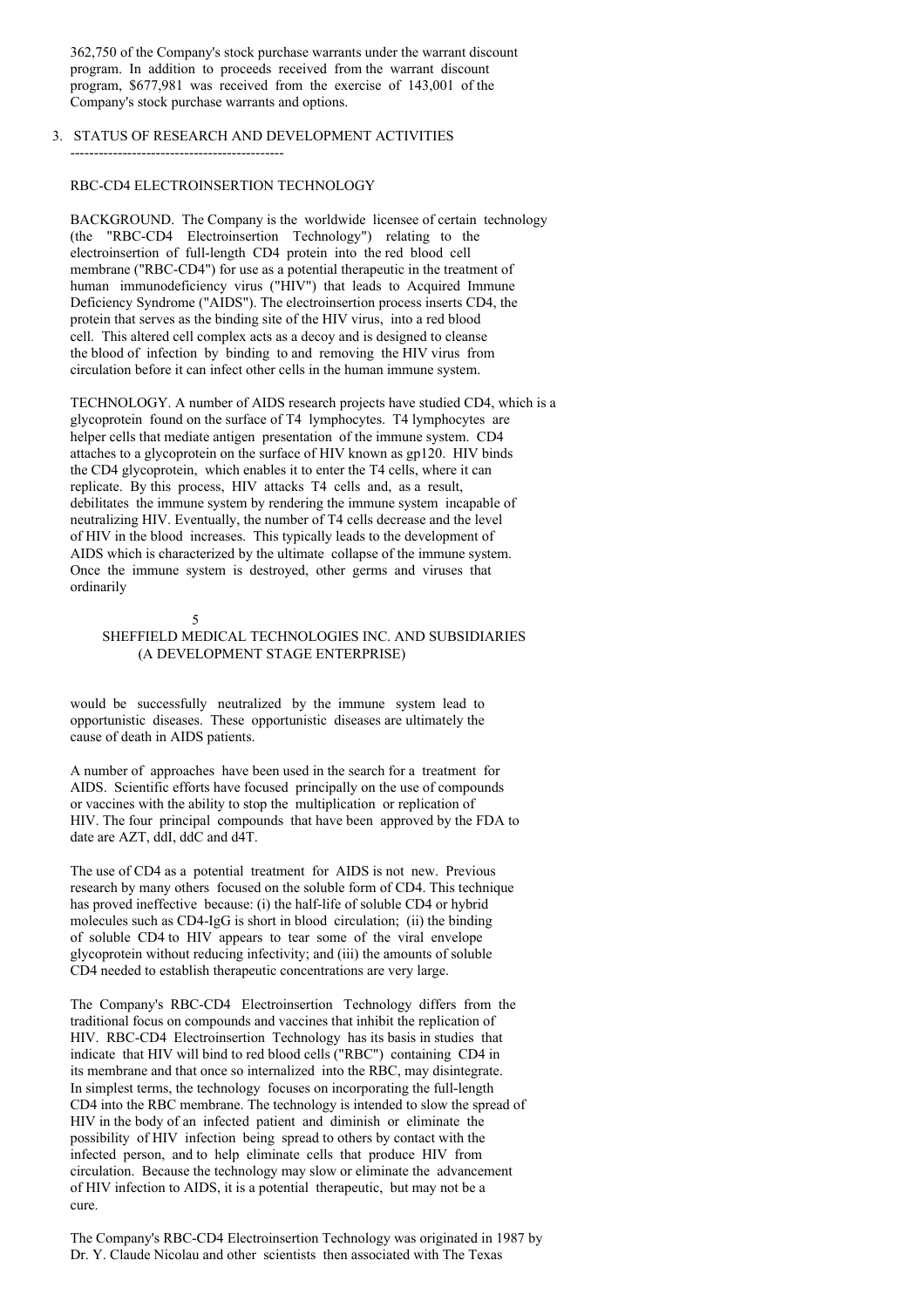A&M University System ("TAMUS"). Dr. Nicolau is the principal investigator for the RBC-CD4 Electroinsertion Technology research sponsored by the Company. RBC-CD4 Electroinsertion Technology exposes RBC to a pulsed electric field that allows the incorporation of certain proteins into the cell membrane. Many types of proteins can be used as therapeutics. Proteins which contain a sequence called a "hydrophobic membrane spanning sequence" can be attached to RBC by the electroinsertion technique. The hydrophobic membrane spanning sequence is a portion of the protein that is not water soluble. This is critical in order for the protein to immerse itself into the membrane during the electroinsertion procedure. The electroinsertion process causes a temporary disordering of the cell membrane lipid bilayer. When this disordering of the membrane occurs in the presence of a protein with a hydrophobic sequence, the hydrophobic portion of the protein immerses itself into the membrane at the point of disordering, resulting in a cell with the protein inserted in the membrane. One such protein that contains a hydrophobic sequence is "full-length" CD4. Significantly, full-length CD4 consists of the hydrophobic portion and a soluble extracellular domain and a cytoplasmic domain. When the hydrophobic sequence is deleted, CD4 is secreted as a soluble protein which, as described below, is the protein that has been unsuccessful in research for the development of HIV/AIDS therapeutics. The Company's licensed technology is for insertion of the potentially more effective "full-length" CD4 into red blood cells for use as a therapeutic for the treatment of HIV/AIDS. In the research funded by the Company, Dr. Nicolau has successfully electroinserted full-length CD4 into rabbit, mouse, pig and human red blood cell membranes to determine the affinity and binding strength of the RBC-CD4 with the HIV virus. These tests have shown that RBC-CD4 may overcome the problems associated with soluble CD4, including: (i) RBC-CD4 has shown no immune response in animals or humans; (ii) RBC-CD4 remains in the body for almost the normal half life span of a RBC, which is 60 days; and (iii) RBC-CD4 has shown a significantly improved binding affinity and indicates the capacity to inhibit HIV infection of susceptible cells.

6

## SHEFFIELD MEDICAL TECHNOLOGIES INC. AND SUBSIDIARIES (A DEVELOPMENT STAGE ENTERPRISE)

Because infection also occurs in the lymph nodes, the Company is developing a companion technology, Liposome-CD4, to address the elimination of HIV in the lymphatic system. In addition, the Company is developing an AIDS Vaccine for preventing HIV infection.

Progress of Research and Development. The IND and test protocols were submitted in 1991 and were approved by the FDA in 1992. Phase I Clinical Trials with HIV-infected patients began in February 1992 on four patients. Researchers affiliated with TAMUS, the Center for Blood Research Laboratories, Inc. ("CBRL"), a wholly owned subsidiary of The Center for Blood Research, Inc. (an affiliate of Harvard Medical School), and Baylor College of Medicine, in conjunction with the Veterans Affairs Medical Center, completed these Phase I Clinical Trials in Houston, Texas, in April 1992. The 60-day trial included meeting three criteria: (i) adequate residence time in the blood stream by RBC-CD4 (the red blood cells into which the CD4 protein has been inserted that act as the binding site for HIV) to permit the HIV virus to bind with the cells and potentially be eliminated from the circulation; (ii) no reduction in the normal functioning of the red blood cell; and (iii) no adverse immune response or toxicity.

The completion of Phase I Clinical Trials essentially confirmed that there are no significant adverse human responses to the process at sub-therapeutic doses. Results indicated that (i) the red blood cell's normal functioning is not altered by the electroinsertion procedure; (ii) the life span of the RBC-CD4 is equal to the life span of normal red blood cells; (iii) the majority of the electroinserted CD4 remains on the red blood cell surface for the entire life span and little shedding of CD4 occurs, if any; and (iv) no side effects or immune responses were observed. The companion studies demonstrated that RBC-CD4 reproducibly inhibits the transmission of primary "wild type" HIV strains cultured from HIV-infected patients, or cell-to-cell transmission of the virus, up to nearly 100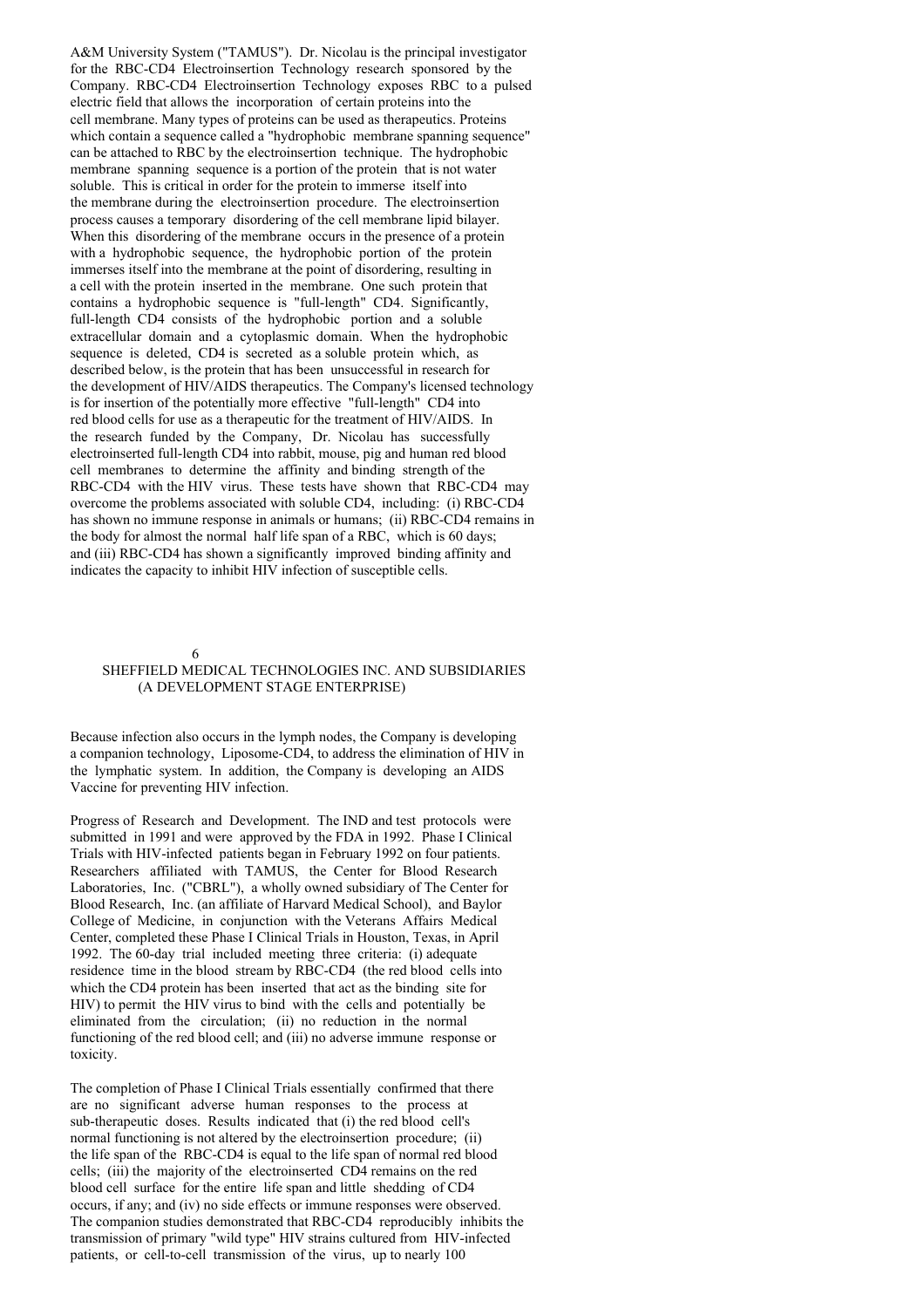percent. IN VITRO studies also have shown that the RBC-CD4 loaded with HIV virus does not infect macrophages during phagocytosis, the process of normally removing foreign particles and red cells at the end of their life span (approximately 120 days). Phase I Clinical Trials did not confirm anti-viral activity in humans, which is the purpose of additional trials.

The IND for Phase I/IIA Clinical Trials was submitted by the Company to the FDA on August 18, 1994 for approval to conduct Phase I/II human clinical studies at the Johns Hopkins University Schools of Public Health and Medicine ("Johns Hopkins") to test the product's safety and anti-viral activity at various doses, and the Company received approval from the FDA to commence the trial on July 17, 1995. The Phase I/IIA Clinical Trial consists of a safety study with two patients at the lowest dose of RBC-CD4 and a safety and activity study with two parts: (1) five patients being dosed with a middle dose of RBC-CD4, one of which receives placebo; and (2) 12 patients being dosed at the highest dose of RBC-CD4, two of which receive placebo.

RECENT DEVELOPMENTS. The first patient under the Phase I/IIA Clinical Trials was dosed on August 8, 1995, the first patient to be dosed with the middle dose of RBC-CD4 was dosed on November 16, 1995, and the first patient to be dosed at the highest dose of RBC-CD4 was dosed on January 29, 1996. No significant adverse events have been reported to date, and the last portion of the trial with patients receiving the highest dose of RBC-CD4 is ongoing. The Company is currently participating in discussions with certain third parties regarding the possibility of partnering or licensing this technology.

#### 7

## SHEFFIELD MEDICAL TECHNOLOGIES INC. AND SUBSIDIARIES (A DEVELOPMENT STAGE ENTERPRISE)

## LIPOSOME-CD4 TECHNOLOGY

BACKGROUND. The Company is the worldwide licensee of certain technology (the "Liposome-CD4 Technology") relating to the incorporation of CD4 antigens into liposome bilayers and their use as a potential therapeutic agent in the treatment of HIV/AIDS. While RBC-CD4 Electroinsertion Technology is being developed by the Company to target HIV and HIV-infected cells in the blood, Liposome-CD4 Technology is being developed by the Company to target infections in the human lymphatic system, a major reservoir for infection not directly reached by blood circulation.

TECHNOLOGY. CD4 is a glycoprotein found on the surface of T4 lymphocytes, which are helper cells that mediate antigen presentation of the immune system. CD4 also acts as the receptor for a glycoprotein on the surface of the human immunodeficiency virus (HIV) known as gp120. HIV binds to the CD4 glycoprotein which enables the virus to enter the T4 cells where it can replicate. By this process, HIV attacks T4 cells and debilitates the immune system, which typically leads to the development of AIDS. Once the immune system is destroyed, other germs and viruses that would ordinarily be successfully neutralized by the immune system lead to opportunistic diseases, which ultimately cause death to AIDS patients.

Lipids consist of two layers (bilayers) of fatty acids surrounded by water; such bilayers are fluid and very flexible. Liposomes can be formed by agitating phospholipids in water suspensions at high frequencies to form a closed vesicle surrounded by a continuous lipid bilayer. Liposomes have properties that are very similar to those of natural membranes and have been studied for carrying, in their interior, specific drugs for the purpose of increasing their potency and safety. Liposomes are eventually broken down and metabolized by the body, or fuse with their target, at which time the content of the liposome is released. The Company is researching the use of liposomes in treating HIV/AIDS because the virus is not only found in the circulatory system, but the lymphatic system as well, which is an area that liposomes can reach. It is believed that the lymph nodes, which are a reservoir of HIV infection, could be targeted for removal of HIV and HIV-infected cells. Liposomes inserted with CD4 ("Liposome-CD4") would be used in conjunction with the Company's RBC-CD4 Electroinsertion Technology which targets the circulatory system, thereby providing a treatment package for both the blood stream and the lymph nodes.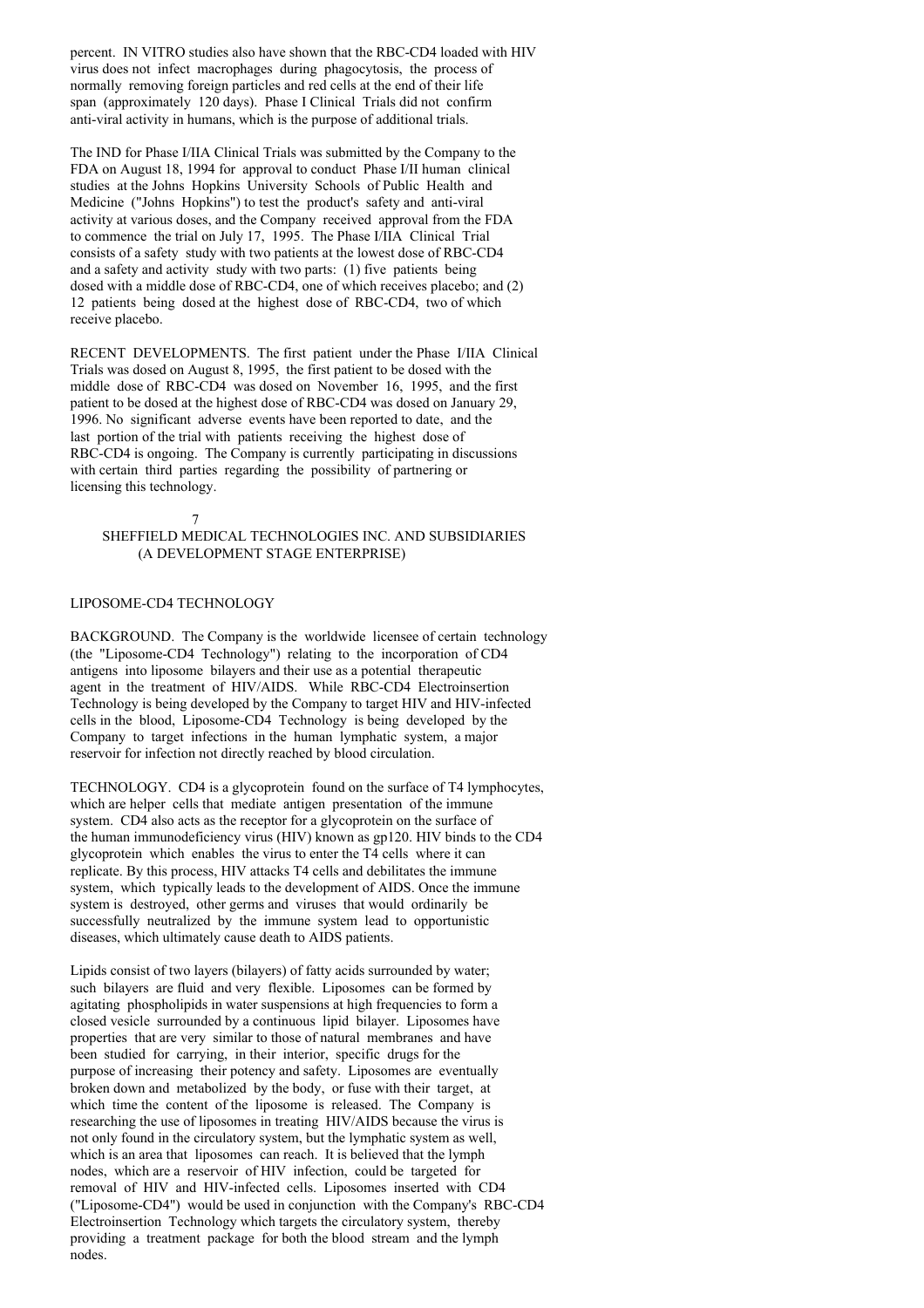The strategy of Liposome-CD4 is to incorporate CD4 in the bilayer of the liposomes, providing a specific target (I.E., HIV and HIV-infected cells) for liposome fusion. The Liposome-CD4 may also be loaded with cytotoxic agents, or agents that will kill the target cell. When the free-floating HIV comes in contact with Liposome-CD4, the virus fuses with Liposome-CD4 and is inactivated. The remains of the killed infected T4 cell and inactivated virus fused with Liposome-CD4 would then be removed by macrophages (white blood cells). The therapeutic aim, as with RBC-CD4, is to reduce HIV infectivity and slow or eliminate the advancement of HIV infection to AIDS.

PROGRESS OF RESEARCH AND DEVELOPMENT. The first milestone of the Liposome-CD4 research, which included IN VITRO studies of Liposome-CD4 interaction with HIV from patient (and simian immunodeficiency virus ("SIV") from M. Rhesus monkeys) isolate studies with Liposome-CD4 encapsulating a cytotoxic agent, was completed in August 1994 with the IN VITRO studies demonstrating promising anti-viral activity.

RECENT DEVELOPMENTS. IN VITRO HIV inactivation results have shown favorable viral inhibition against HIV patient isolates and a new SHIV (hybrid virus of SIV containing the HIV envelope) isolate. Further studies are underway to optimize the liposome formulation and test viral inhibition against patients isolates of HIV using the optimized formulation. In addition, studies are underway to compare the effectiveness of

8 SHEFFIELD MEDICAL TECHNOLOGIES INC. AND SUBSIDIARIES (A DEVELOPMENT STAGE ENTERPRISE)

Liposome-CD4 loaded with a cytotoxic agent with Liposome-CD4 without a cytotoxic agent. The Company is currently participating in discussions with certain third parties regarding the possibility of partnering or licensing this technology.

## HIV/AIDS VACCINE

BACKGROUND. The Company holds an option to acquire an exclusive worldwide license to a potential HIV/AIDS vaccine (the "HIV/AIDS Vaccine") under development at the French National Institute of Health and Medical Research ("INSERM"). This research project is headed by Professor Jean-Claude Chermann, one of the original Pasteur Institute discoverers of the HIV virus. The vaccine concept developed by Professor Chermann utilizes a portion of b2 microglobulin (the epitope), a cellular antigen, that is presented on the HIV viral coating after the HIV virus has reproduced in a human cell. This cellular antigen does not appear to vary across the various strains of the virus and may provide a stable target to develop antibodies that can prevent infection. The Company believes this approach may also protect against both blood-born and sexual transmission of HIV. The Company's goal is to develop an oral formulation that would make the vaccine potentially less costly and easier to distribute to a broad population.

TECHNOLOGY. When the HIV virus infects a cell, it replicates and then it buds from the infected cell's surface. A protein which is present on the cell's surface then becomes incorporated in HIV's viral envelope as it leaves the infected cell. The classical path of vaccine development to date has been one of raising antibodies against a viral protein in an attempt to neutralize the pathogen. All these attempts have been largely unsuccessful. The HIV/AIDS Vaccine encompasses a new and different approach directed toward immunization against HIV/AIDS. The HIV/Vaccine is designed to be different than previous attempts for two basic reasons: (i) it would use a cellular versus a viral antigenic approach and is therefore, common to all strains of HIV, and (ii) it would utilize a delivery system that would offer both humoral (blood transmission) and mucosal (sexual transmission) protection, as opposed to other vaccines now being investigated as therapeutics for preventing cell to cell transmission of the virus.

PROGRESS OF RESEARCH AND DEVELOPMENT. Research has been directed toward HIV/AIDS prevention following isolation of the virus in 1983. Research began in 1988 in this area and in the use of a cellular antigenic approach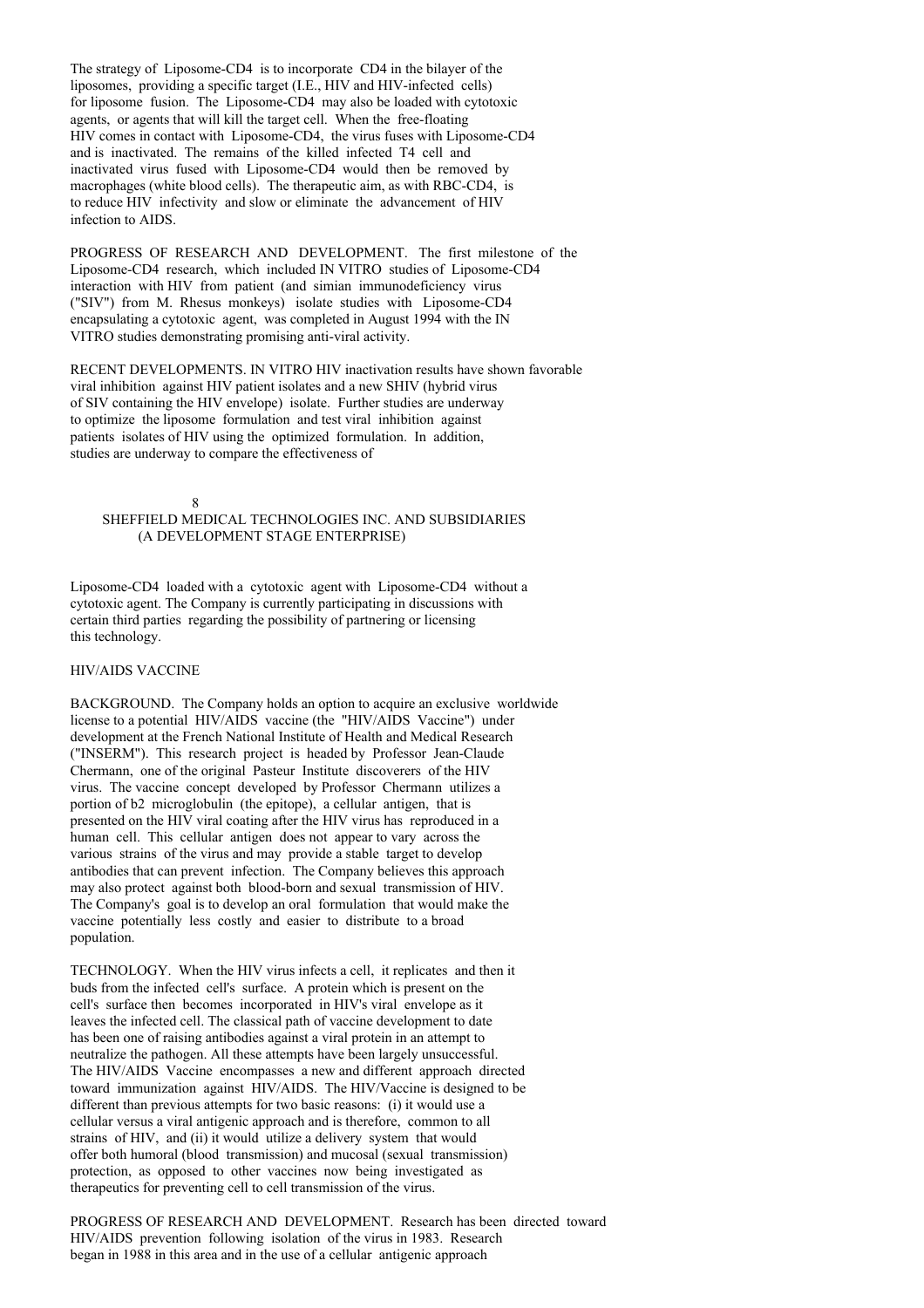directed toward conquering the disease. Preclinical research has demonstrated neutralization of HIV IN VITRO. The peptide sequence that encodes this portion of a cellular protein has been identified and sequenced and will be incorporated in a vaccine to test for production of antibodies against the epitope. The Company plans to produce a vaccine for humans that will elicit mucosal as well as humoral immunity and that can be delivered orally. Upon the successful completion of pre-clinical animal studies, the Company plans to submit an IND for conducting Human Clinical Trials.

RECENT DEVELOPMENTS. The Company entered into an agreement with an unaffiliated consulting firm in December of 1995 to develop a commercial diagnostic assay for detection of the monoclonal antibody. This assay would be used in animal and human clinical studies for the vaccine and could be sold for research purposes prior to receiving approval from the FDA. Upon approval from the FDA, the assay could be sold to physicians and clinical laboratories. The Company will be working over the next few months to refine this assay.

#### $\overline{Q}$

## SHEFFIELD MEDICAL TECHNOLOGIES INC. AND SUBSIDIARIES (A DEVELOPMENT STAGE ENTERPRISE)

#### UGIF TECHNOLOGY - PROSTATE CANCER AND BENIGN PROSTATIC HYPERPLASIA THERAPY

BACKGROUND. The Company holds an option to acquire an exclusive worldwide license for a growth regulator factor, termed Urogenital Sinus Derived Growth Inhibitory Factor ("UGIF/ps20"), which could serve as a potential prostate cancer therapy (the "UGIF Technology").

TECHNOLOGY. Based on studies at Baylor College of Medicine directed at understanding how one particular tissue type influences the growth of an adjacent tissue in the development of the prostate gland, UGIF/ps20 was identified. Specifically, UGIF/ps20 has been isolated and purified from rat fetal urogenital sinus tissue which differentiates into the mature prostate gland as a result of tissue-tissue interactions. Since UGIF/ps20 was demonstrated to be active in human cells, it was believed that UGIF/ps20 isolated from the rat would be essentially identical to human UGIF/ $p$ s20. Commercial application and economic feasibility of UGIF/ps20 is not dependent upon the availability of either rat or human fetal urogenital sinus tissue, but rather the successful cloning, expression and testing of recombinant UGIF/ps20.

The discovery of UGIF/ps20 indicates that urogenital sinus tissue, and more specifically UGIF/ps20, may possibly be effective in altering the phenotype (state of cell differentiation) of cells that affect the secretion of newly synthesized proteins. UGIF/ps20 has shown inhibition of the growth of transformed cells and tumors in culture including human prostate cancer cells with non-toxic and reversible effects. In addition to the treatment of cancer, there exists a potential use of UGIF/ps20 or its analogues in the treatment of other diseases or conditions dealing with abnormalities of the genitourinary system. For example, since UGIF/ps20 induces changes in the state of cellular differentiation to that more suggestive of what should be normal, UGIF/ps20 may be effective in treating diseases that are manifested by the loss or change in normal tissue or normal cell differentiation.

Dr. David R. Rowley is the principal investigator for the UGIF Technology project. Dr. Rowley is Assistant Professor in the Department of Cell Biology at the Baylor College of Medicine

PROGRESS OF RESEARCH AND DEVELOPMENT. A method for successfully purifying UGIF/ps20 was identified in April 1992 by Dr. David R. Rowley and biological activity of the factor was demonstrated in mice in May 1992. Research to date has shown that UGIF/ps20 inhibits the growth of transformed cells and tumors in culture including human prostate cancer cells with non-toxic and reversible effects. In addition, in preliminary animal studies, UGIF/ps20 has shown an ability to inhibit DNA synthesis and cell proliferation of human prostatic carcinoma cells. Results confirmed that there is a human form of UGIF/ps20 and that it is a growth factor associated with the prostate gland.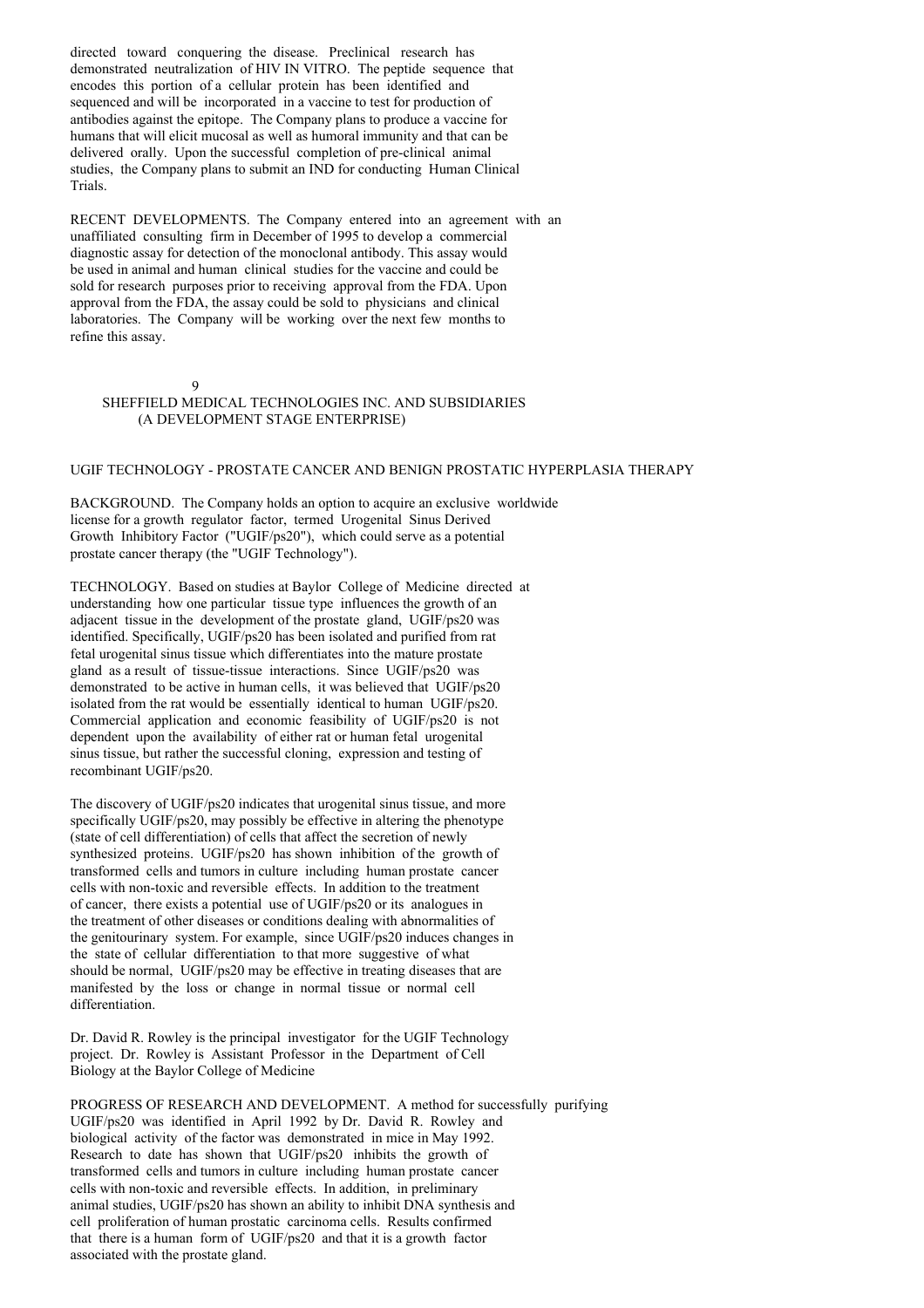RECENT DEVELOPMENTS. The rat and human genes for UGIF/ps20 were sequenced in late 1995. The rat gene has been incorporated into an expression system and recombinant rat UGIF/ps20 is currently being produced. The human gene is currently being incorporated into an expression system for production of recombinant human UGIF/ps20. Once sufficient quantifies of recombinant UGIF/ps20 are produced and purified, the activity of the UGIF/ps20 protein will be tested for verification in IN VITRO and IN VIVO studies. It is anticipated that additional animal studies will be conducted to determine the modes of delivery and biological effects of recombinant UGIF/ps20 on prostate cancer in "nude" mice. In the event that recombinant UGIF/ps20 is verified in these studies, additional preclinical studies with a delivery system, and toxicity tests, will be conducted prior to commencement of human Clinical Trials.

10

## SHEFFIELD MEDICAL TECHNOLOGIES INC. AND SUBSIDIARIES (A DEVELOPMENT STAGE ENTERPRISE)

## ANTI-PROLIFERATIVE THERAPIES

BACKGROUND. The Company, through its wholly-owned subsidiary, Ion Pharmaceuticals, Inc. ("Ion Pharmaceuticals"), is the worldwide licensee of certain proprietary uses of certain anti-proliferative compounds (the "Anti-Proliferatives"). Such compounds have demonstrated promise in therapeutic applications for treating a number of conditions characterized by abnormal cell proliferation, such as cancer and certain proliferative dermatological conditions. The Company also has a collaborative program with an unaffiliated company to develop proprietary new chemical entities related to the Anti-Proliferatives.

TECHNOLOGY. The Anti-Proliferatives are active through ion transport modulation and may be applicable for treating, either by topical or oral administration, a number of diseases and conditions. Through research conducted by Dr. Jose Halperin at Harvard Medical School, new potential uses for the Anti-Proliferatives have been identified based on inhibition of cell proliferation, including the use of such Anti-Proliferative compounds in treating cancer, proliferative dermatological conditions, cardiovascular disorders, such as arteriosclerotic conditions, and diseases caused by neovascularization, such as diabetic retinopathy. In addition to the compounds ability to inhibit cell proliferation, the Anti-Proliferative compounds have also been shown to inhibit the Ca++-activated K+ channel in the human red blood cell membrane. Dr. Carlo Brugnara at Children's Hospital in Boston has studied and is continuing to study the effects of such compounds in blocking this channel, one of the erythrocyte's principal dehydration pathways, to prevent the sickling tendency of erythrocytes. Such an approach could potentially be used in the treatment of sickle cell anemia.

It is anticipated that the Anti-Proliferative compounds would be formulated in two new formulations 3/4 an oral formulation and a topical formulation. The new oral formulation will be used in the study and potential treatment of cancers, including colon, lung and breast, sickle cell anemia, atherosclerotic conditions, including restenosis after balloon angioplasty. The new topical formulation will be used by the Company in the study and potential treatment of proliferative dermatological conditions, such as actinic keratosis, certain cancers, such as basal cell carcinoma and Kaposi's sarcoma, and, possibly, other dermatological conditions.

PROGRESS OF RESEARCH AND DEVELOPMENT. An initial human efficacy study with a preliminary topical formulation of one of the Anti-Proliferative compounds at a low concentration in comparison with a placebo was conducted by the Company in Kaposi's sarcoma patients which led to inconclusive results. Results showed that the topical formulation was not optimized. The Company has recently entered into an agreement with an unaffiliated company to develop an optimal topical formulation at a higher concentration of drug for use in additional clinical trials for actinic keratosis and Kaposi's sarcoma.

Dr. Halperin has demonstrated that IN VITRO proliferation of three human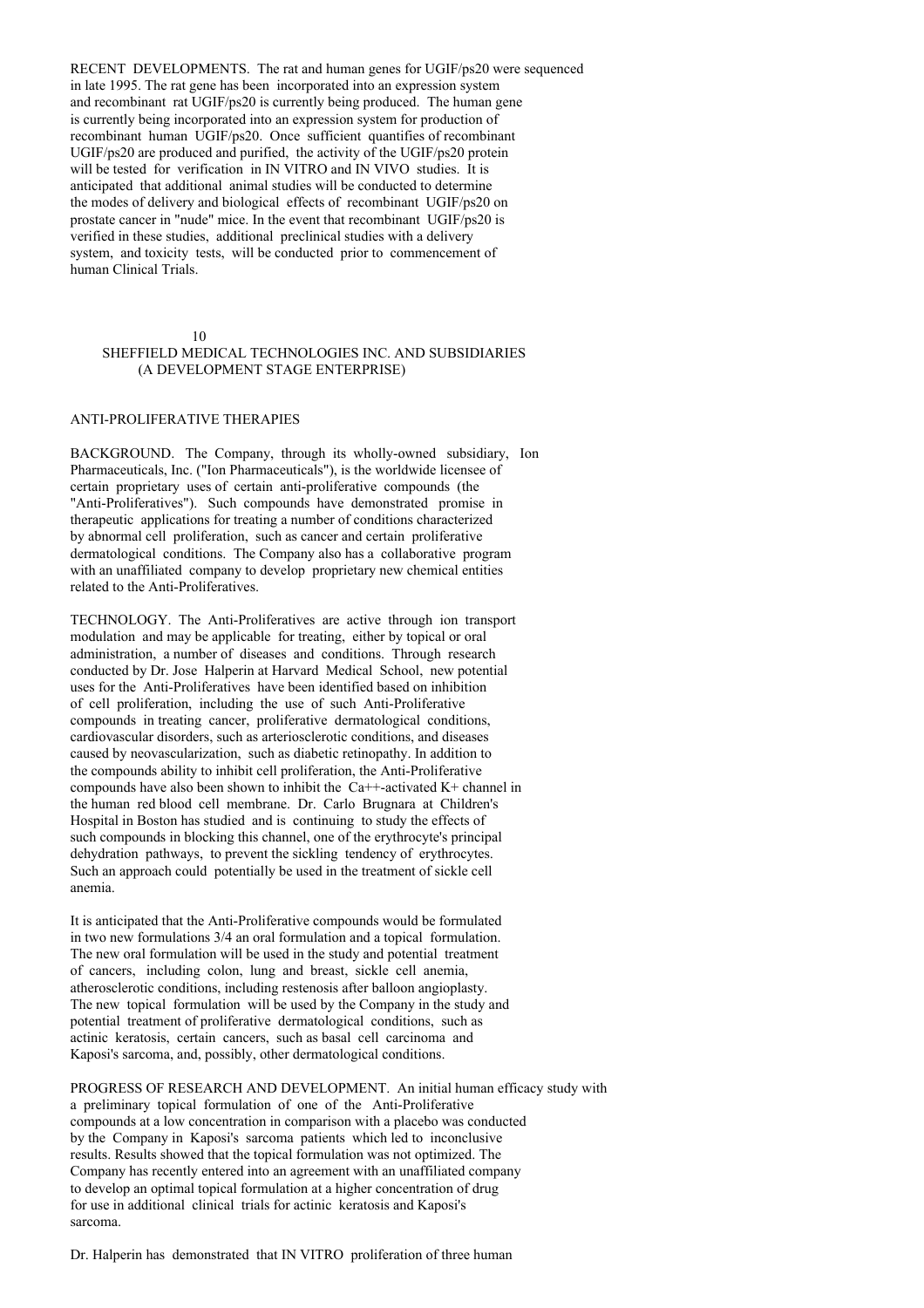cancer cell lines (I.E.,a melanoma, a lung adenocarcinoma, and a colon adenocarcinoma) were strongly inhibited by one of the Anti-Proliferatives in a dose-dependent manner. Dr. Halperin's group has also studied the effect of certain of the Anti-Proliferatives in an experimental model for lung metastasis induced by injection of a human melanoma cell line in mice. After 10 weeks, all control animals developed numerous lung micrometastases; in contrast, half of the treated animals were free of metastases and two did not demonstrate any evidence of disease. No evidence of toxicity was seen based on clinical observations and animal weights. In another animal study, the induction of skin tumors by a known carcinogen, with and without the Anti-Proliferatives treatment, was evaluated with favorable results.

For the sickle cell application, in vitro studies performed by Dr. Brugnara have demonstrated that the Anti-Proliferative compounds blocked ion transport in homozygous sickle cells, and studies in a transgenic

11

# SHEFFIELD MEDICAL TECHNOLOGIES INC. AND SUBSIDIARIES (A DEVELOPMENT STAGE ENTERPRISE)

mouse model for sickle cells have demonstrated that the compound given orally produced inhibition of the red cell Gardos channel, increased red cell potassium content, and decreased mean corpuscular hemoglobin concentration. A pilot Phase I clinical trial has been completed in which four normal subjects were given the Anti-Proliferative compound orally and the peak inhibition of the Gardos channel was measured.

RECENT DEVELOPMENTS. The Company is currently negotiating a sponsored research and license option agreement with an option to license the use of the Anti-Proliferatives in treating secretory diarrhea.

A topical formulation of one of the Anti-Proliferatives has been developed for the Company pursuant to an agreement with an unaffiliated company. The lead topical formulation is currently being tested for long-term stability and other testing needed to meet FDA requirements. Clinical trial material is also being manufactured for use in the Company's Phase I/II Clinical Trial for the treatment of actinic keratosis. Two clinical sites in Israel have been chosen and the Company anticipates this Phase I/II Clinical Trial will begin the second quarter of 1996. Upon successful results of this study, the Company plans to file an IND application with the FDA for conducting a clinical trial in the U.S. for the treatment of actinic keratosis.

Additional animal tumor model studies are underway to test the effects of the Anti-Proliferative compounds in the treatment of certain cancers.

A Phase II Clinical Trial supported by the National Institutes of Health and the FDA is currently underway in which five sickle cell anemia patients are being given an Anti-Proliferative compound orally. For this clinical trial, short-term results show that the administration of the compound results in an increase in cell potassium content, a reduction in the number of dense cells, a significant reduction in plasma indirect bilirubin levels, and an increase in hemoglobin levels, indicating that the drug decreases the tendency of the red cells to sickle. The next phase of the ongoing Phase II clinical trial will assess the survival of red blood cells and hemoglobin levels over a longer-term period. The Company plans to conduct an additional clinical study to assess long-term efficacy of a new oral formulation of the Anti-Proliferative compound.

# 4. SUBSEQUENT EVENT

On April 30, 1996, the Company completed its warrant discount program, whereby, the Company offered holders of warrants issued in private placements completed in 1995 the opportunity to exercise such warrants at up to a 12 1/2% discount from the actual exercise prices of such warrants. At the expiration of the discount program, on April 30, 1996, a total of \$5.6 million was received from the exercise of 1,360,750 of the Company's stock purchase warrants.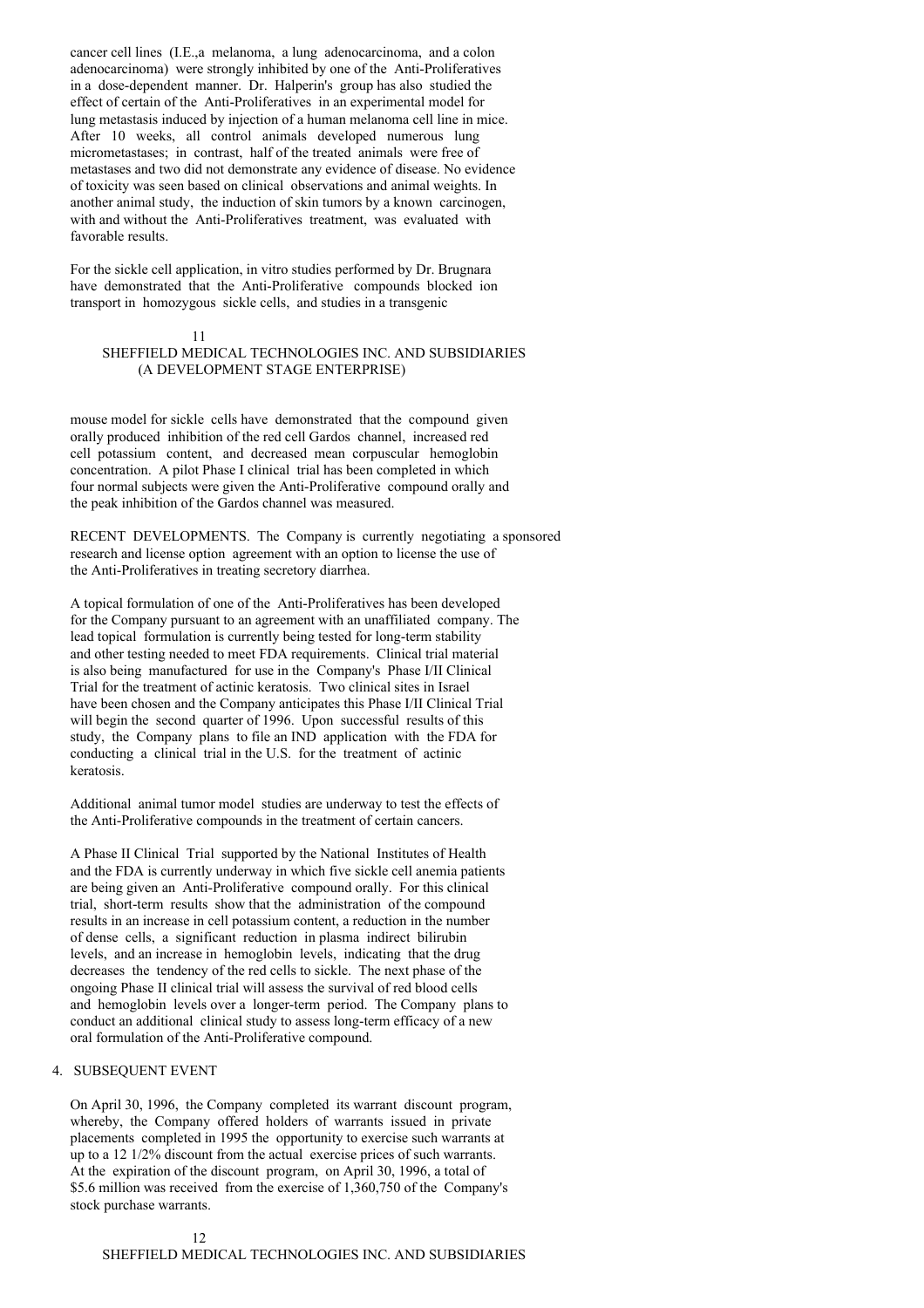Item 2:

## MANAGEMENT'S DISCUSSION AND ANALYSIS OR PLAN OF OPERATION

#### PLAN OF OPERATIONS

The Company, being a development enterprise, has incurred a net loss in each of the fiscal years since its inception and has had to rely on outside sources of funds to maintain its liquidity. Substantial operating losses are expected to be incurred for the next several years as the Company expends its resources for product acquisition, sponsored research and development and preclinical and clinical testing.

As a development stage company without revenues, the Company has financed its technology development activities and operations primarily through public and private offerings of securities. In connection with this, the Company completed two private offerings in 1995, raising total gross proceeds of \$8.8 million. On March 15, 1996, the Company offered holders of warrants issued in private placements completed in 1995 the opportunity to exercise such warrants at up to a 12 1/2% discount from the actual exercise prices of such warrants. As of the close of business on April 30, 1996, the expiration date of the warrant discount program, a total of \$5.6 million was received. Management estimates that based on its successful history of raising capital, its plans to seek additional funds through planned offerings, the results of the warrant discount program, and the continued focus on selling, licensing and commercialization of its technologies, the Company will have sufficient resources to fund its activities for at least the next twelve months. There can be no assurance that planned offerings will be completed or, if not completed as planned, that other sources of capital can be obtained in amounts and upon terms acceptable to the Company during the twelve month plan period. In the event that such funds are not available when needed, the Company would be required to reduce or delay its funding of current research projects and delay making commitments for future research projects. The Company's operating results have fluctuated significantly during each quarter since its reorganization, and the Company anticipates that such fluctuations, largely attributable to varying sponsored research and development commitments and expenditures, will continue into the foreseeable future.

The Company continues to conduct scientific research, clinical trials, development, and intellectual property protection. During the three months ended March 31, 1996, the Company paid \$1.2 million for research and development on its projects. During the succeeding 12-month period, approximately \$2.8 million in additional funding is projected to be spent on clinical and laboratory research and development.

Of the \$2.8 million estimated to be spent on clinical and laboratory research and development during the next 12 months, approximately \$100,000 is expected to be applied to RBC-CD4 Technology, \$800,000 to the HIV/AIDS project, \$200,000 to the UGIF Technology, and \$2,100,000 to the Anti-Proliferative Therapies.

In addition to clinical and laboratory research development, the Company expects to incur ongoing costs in connection with its intellectual property protection and patent prosecution, which costs are expected to approximate \$100,000 over the next 12 months.

#### 13 SHEFFIELD MEDICAL TECHNOLOGIES INC. AND SUBSIDIARIES (A DEVELOPMENT STAGE ENTERPRISE)

#### REVENUES AND EXPENSES

## Interest Income:

From inception through the period ended March 31, 1996, the Company has earned interest income of \$249,764 and an extraordinary item from gain on early extinguishment of debt of \$42,787. The Company's ability to generate material revenues is contingent on the successful commercialization of the RBC-CD4 Electroinsertion Technology, the Liposome-CD4 Technology, the HIV/AIDS Vaccine, UGIF Technology, Anti-Proliferative Therapies and other technologies which it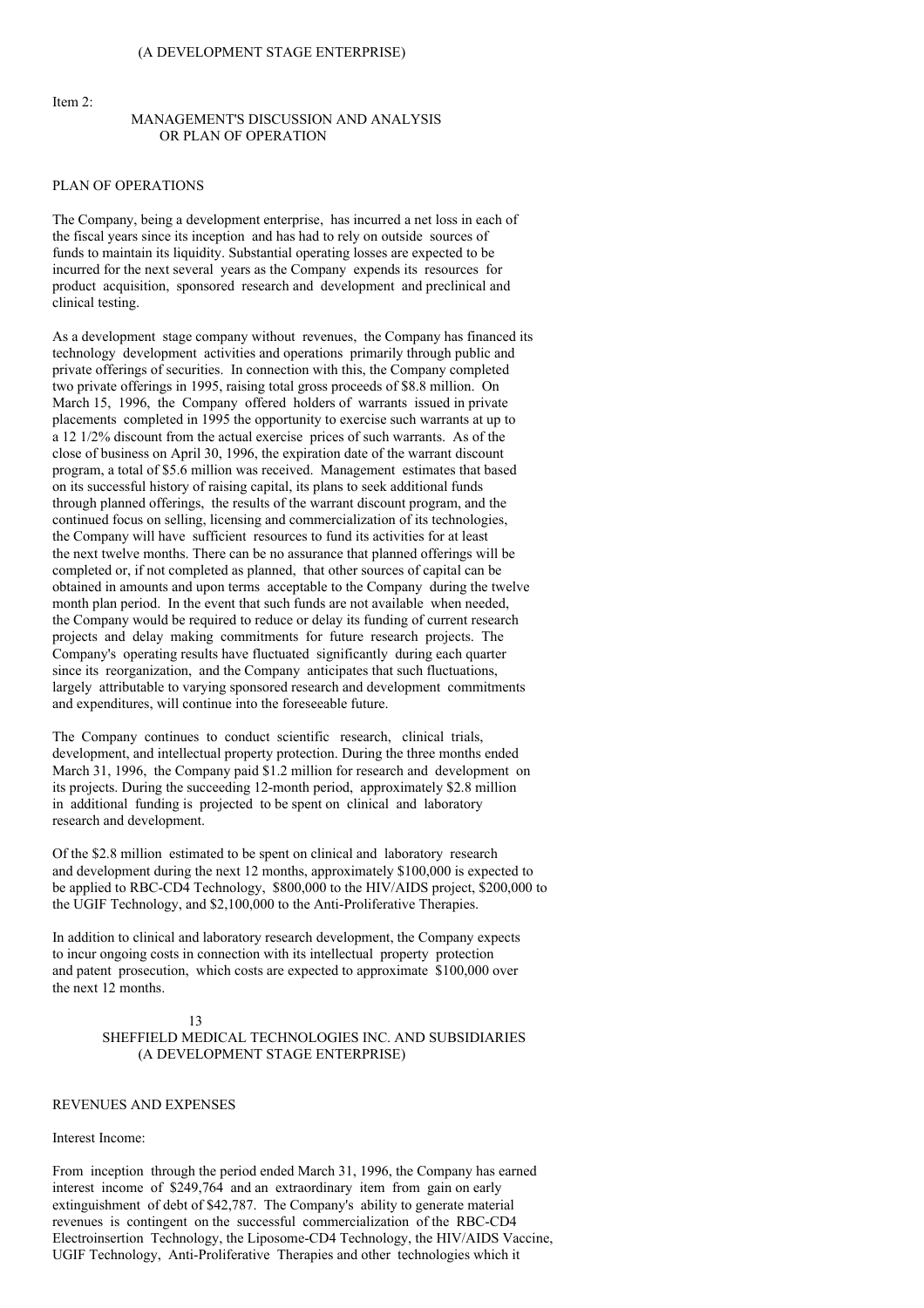may acquire, followed by the successful marketing and commercialization of such technologies through licenses, joint ventures or other arrangements.

Income for the three months ended March 31, 1996 was \$16,515 compared to \$1,619 for the same period ended March 31, 1995. The increase in interest earned is attributable to a higher amount of cash applied to short-term investments In each period interest income represented all of the Company's income.

#### Operating Expenses:

From inception through the period ended March 31, 1996, the Company incurred \$21,527,967 of operating expenses. Sixty percent  $(60\%)$  or \$12,921,170 of the total operating expenses for that period were costs of research and development for the Company's technologies. The remainder of expenses for the same period were incurred principally as consulting costs, costs of management, legal and other professional support for the Company's technologies, and for its completed and proposed financing plans. Research and development costs will remain high as the Company implements later-stage research projects of its technologies and such costs will continue to be expensed for financial reporting purposes.

Operating expenses for the three months ended March 31, 1996, were \$1,653,653 compared to \$1,430,859 for the same period ended March 31, 1995. The increase was due primarily to the advancement of projects to clinical trials; general and administrative costs decreased for the period. Research and development costs were \$1,239,791, or \$353,792 higher. The increase was attributable primarily to three factors: (1) increased sponsored research payments for the Company's RBC-CD4 project as it entered into its Phase I/II Human Clinical Trials, (2) the completion of the second milestone of its Liposome-CD4 project and the subsequent advancement of the project to its next stage of development (3) increased costs of production of CD4 for both those projects and (4) continued funding of the HIV/AIDS Vaccine project and the Anti-Proliferative therapies.

## LIQUIDITY AND CAPITAL RESOURCES

In February 1993, the Company conducted its initial United States public offering of 833,334 Units, each Unit consisting of two shares of Common Stock and one Redeemable Common Stock Purchase Warrant exercisable for one share of Common Stock at a price of \$3.75, subject to adjustment in certain circumstances, at any time until February 10, 1998 (the "public offering"). The net proceeds of the public offering to the Company, after payment of Underwriter's discounts and commissions, non-accountable expenses and reimbursable expenses, and other expenses of the offering, were approximately \$4,190,000. Also, during fiscal year 1993, the Company received \$762,833 in total proceeds from the exercise of warrants. In March 1994 a total of \$3,121,164 was received from the exercise of 832,324 of the Company's Redeemable Stock Purchase Warrants. Each warrant was exercisable for one share of Sheffield's Common Stock at an exercise price of \$3.75.

In April 1995, the Company completed a private placement of 410,075 units to accredited investors at a price of \$8.00 per unit for gross proceeds of \$3,280,600. Each unit consists of two shares of the Company's common stock and a warrant to purchase one share of common stock at a price of \$5.00 at any time to and including February 10, 2000. The warrants are redeemable by the Company under certain circumstances. Proceeds will be used for

#### 14

# SHEFFIELD MEDICAL TECHNOLOGIES INC. AND SUBSIDIARIES (A DEVELOPMENT STAGE ENTERPRISE)

funding research and development for projects and licensing arrangements, patent prosecution and working capital and general corporate purposes.

In July 1995, the Company completed a second private placement of 1,375,000 units at \$4.00 per unit, which grossed \$5,500,000. Each unit consists of one share of the Company's common stock and one warrant to purchase one share of common stock at a price of \$4.50 at any time from March 1, 1996 to and including February 10, 2000. The warrants are subject to redemption under certain conditions.

On April 30, 1996, the Company completed its warrant discount program through which the Company offered holders of warrants issued in private placements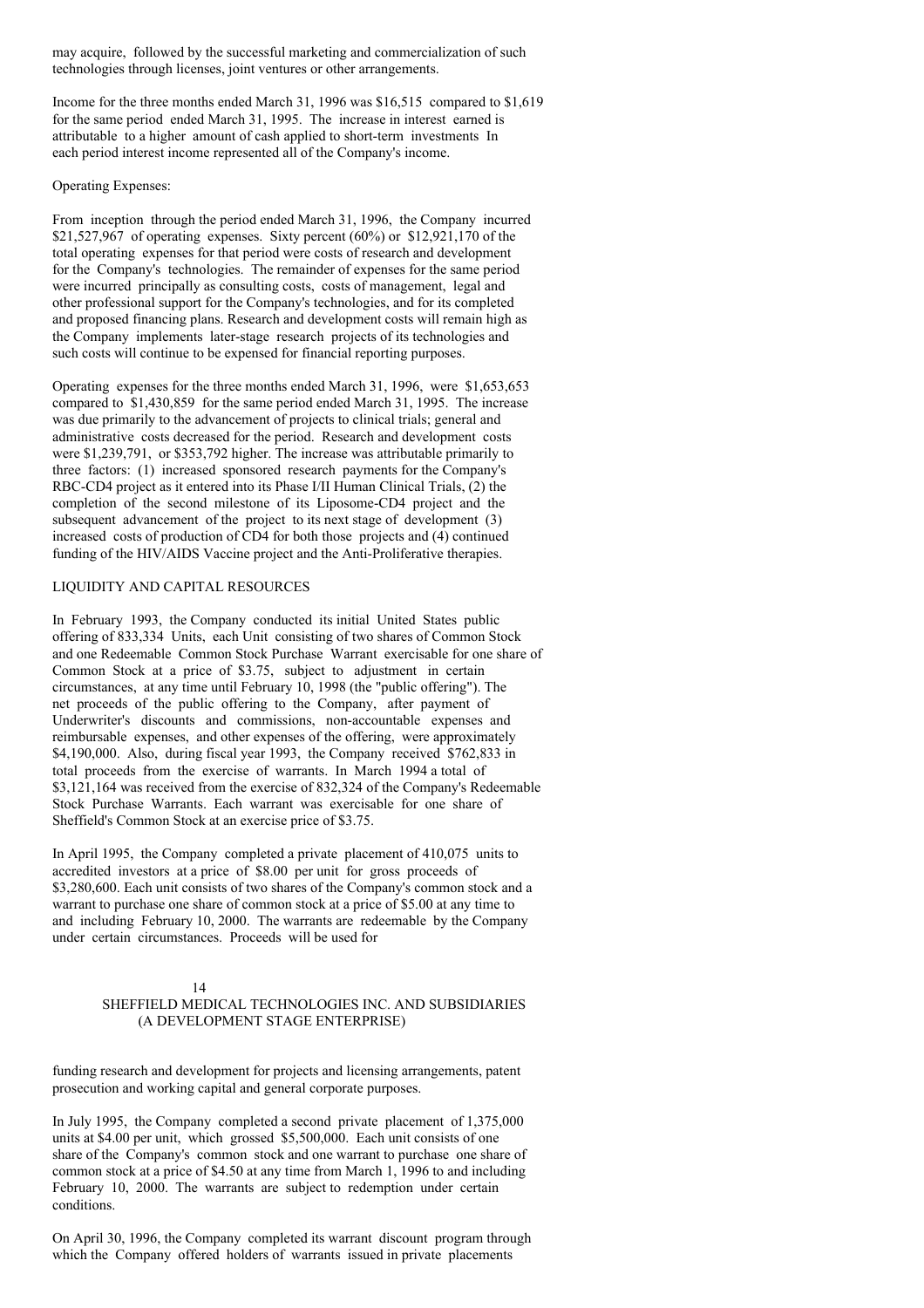completed in 1995 the opportunity to exercise such warrants at up to a 12 1/2% discount from the actual exercise prices of such warrants. At the expiration of the discount program, on April 30, 1996, a total of \$5.6 million was received from the exercise of such warrants and the related issuance of 1,360,750 shares of common stock.

In addition to the potential commercialization of its technologies, the Company plans to seek additional funds through exercise of outstanding warrants and options, financings and/or public grants, joint ventures or other commercial arrangements to obtain necessary working capital. It is not uncommon, for instance, for a third-party commercial partner to enter into a license agreement with a development company, on the merits of successful research relating to a given technology, which would yield up-front royalty advances to such company before market-ready products are developed. It is also not uncommon for a third-party commercial partner to enter into an agreement with a development company whereby a third party will contribute funds in support of the research and operating needs of such development companies in consideration for rights related to the technologies.

At March 31, 1996, the Company's assets were \$2.5 million of which \$2.0 million was cash and cash equivalents.

## 15 SHEFFIELD MEDICAL TECHNOLOGIES INC. AND SUBSIDIARIES (A DEVELOPMENT STAGE ENTERPRISE)

## PART II: OTHER INFORMATION

Item 6. Exhibits and Reports on Form 8-K.

- ------- ---------------------------------

No reports on Form 8-K were filed by the Company during the quarter ended March 31, 1996.

## 16

## SHEFFIELD MEDICAL TECHNOLOGIES INC. AND SUBSIDIARIES (A DEVELOPMENT STAGE ENTERPRISE)

In accordance with the requirements of the Exchange Act, the registrant caused this report to be signed on its behalf by the undersigned, thereunto duly authorized.

#### SHEFFIELD MEDICAL TECHNOLOGIES INC.

Dated: May 9, 1996 /s/ Douglas R. Eger

Douglas R. Eger Chairman & Chief Executive Officer

-----------------------------------

Dated: May 9, 1996 /s/ George Lombardi

----------------------------------- George Lombardi Vice President & Chief Financial Officer (PRINCIPAL FINANCIAL AND ACCOUNTING OFFICER)